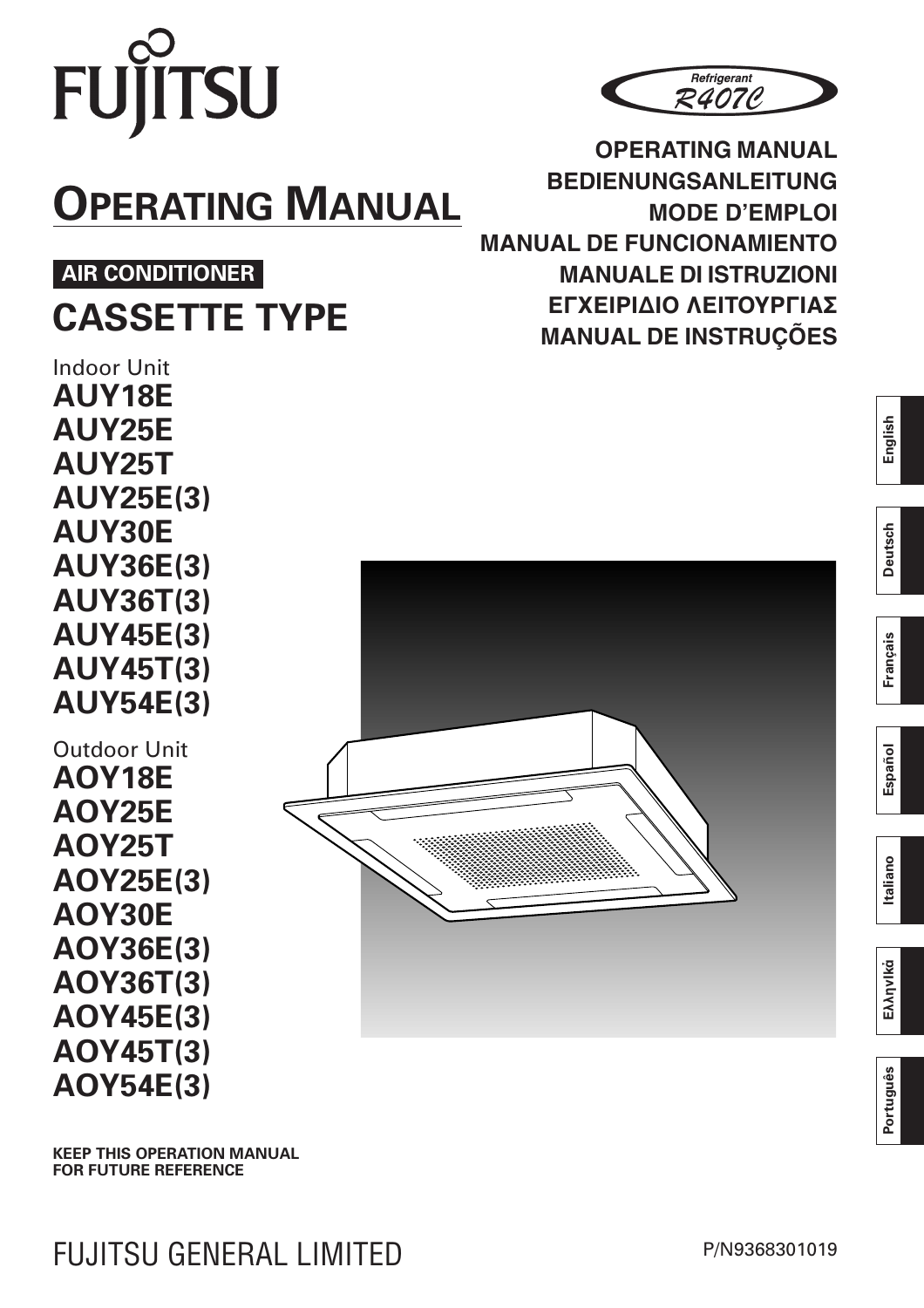# **CONTENTS**

| TIMER OPERATION (OFF TIMER/ON TIMER)  5 |  |
|-----------------------------------------|--|
| TIMER OPERATION (WEEKLY TIMER)  6       |  |
|                                         |  |
| ADJUSTING THE DIRECTION OF              |  |
|                                         |  |

SWING OPERATION ............................................ 12 CLEANING AND CARE ........................................ 13 ERRORS AND SELF DIAGNOSIS ....................... 14 OPERATION DETAILS .......................................... 15 SYSTEM OPERATION ......................................... 16 TROUBLESHOOTING .......................................... 16 SPECIFICATIONS ................................................. 18

# **SAFETY PRECAUTIONS**

- **Before using the appliance, read these "PRECAUTIONS" thoroughly and operate in the correct way.**
- The instructions in this section all relate to safety; be sure to maintain save operating conditions.
- **"DANGER", "WARNING" and "CAUTION" have the following meanings in these instructions:**

| <b>DANGER!</b>  | This mark indicates procedures which, if improperly performed, are most likely to<br>result in the death of or serious injury to the user or service personnel. |
|-----------------|-----------------------------------------------------------------------------------------------------------------------------------------------------------------|
| <b>WARNING!</b> | This mark indicates procedures which, if improperly performed, might lead to the<br>death or serious injury of the user.                                        |
| <b>CAUTION!</b> | This mark indicates procedures which, if improperly performed, might possibly result<br>in personal harm to the user, or damage to property.                    |



- **Do not attempt to install this air conditioner by yourself.**
- **This unit contains no user-serviceable parts. Always consult authorized service personnel for repairs.**
- **When moving, consult authorized service personnel for disconnection and installation of the unit.**
- **Do not become over-exposed to cold air by staying in the direct path of the air flow of the air conditioner for extended periods of time.**
- **Do not insert fingers or objects into the outlet port or intake grilles.**
- **Do not start and stop air conditioner operation by turning off the electrical breaker and so on.**
- **In the event of a malfunction (burning smell, etc.), immediately stop operation, turn off the electrical breaker, and consult authorized service personnel.**

# **CAUTION!**

- Provide occasional ventilation during use.
- **Do not direct air flow at fireplaces or heating apparatus.**
- **Do not climb on, or place objects on, the air conditioner.**
- **Do not hang objects from the indoor unit.**
- **Do not set flower vases or water containers on top of air conditioners.**
- **Do not expose the air conditioner directly to water.**
- **Do not operate the air conditioner with wet hands.**
- **Turn off power source when not using the unit for extended periods.**
- **Always turn off the electrical breaker whenever cleaning the air conditioner or the air filter.**
- **Connection valves become hot during Heating; handle with care.**
- **Check the condition of the installation stand for damage.**
- **Do not place animals or plants in the direct path of the air flow.**
- **When restarting after a long period of disuse in the winter, do: Turn the power switch on at least 12 hours before starting the unit.**
- **Do not drink the water drained from the air conditioner.**
- **Do not use in applications involving the storage of foods, plants or animals, precision equipment, or art works.**
- **Do not apply any heavy pressure to radiator fins.**
- **Operate only with air filters installed.**
- **Do not block or cover the intake grille and outlet port.**
- **Ensure that any electronic equipment is at least one metre away from each the indoor and outdoor units.**
- **Avoid installing the air conditioner near a fireplace or other heating apparatus.**
- **When installing the indoor and outdoor unit, take precautions to prevent access to infants.**
- **Do not use inflammable gases near the air conditioner.**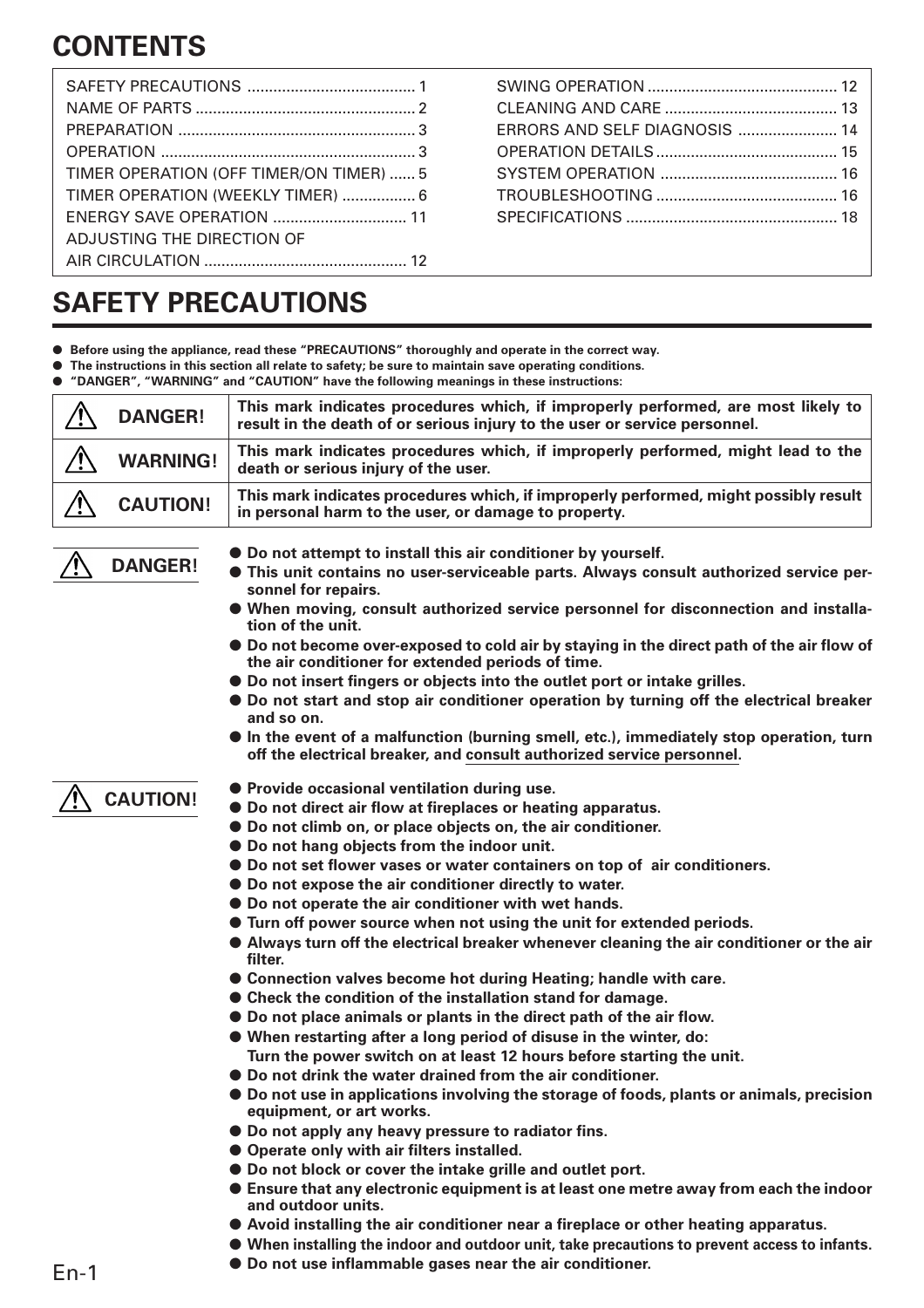# **NAME OF PARTS**

**Instructions relating to heating (\*) are applicable only to "HEAT & COOL MODEL" (Reverse Cycle).**



#### **Fig. 1 Indoor Unit**

- 1 **Air Filter**
- 2 **Air Intake Grille**
- 3 **Air Flow Direction Flaps**

### **Fig. 2 Outdoor Unit**

- 4 **Air intake**
- 5 **Air outlet**

#### **Fig. 4 Remote Controller**

- 6 **START/STOP Button**
- 7 **Operation Lamp**
- 8 **ENERGY SAVE Button**
- 9 **DAY OFF Button**
- 0 **ENERGY SAVE Lamp**
- A **ZONE Control Button**
- B **SET Button**
- **13 ZONE Control Lamp**
- **(4) AIR FLOW DIRECTION SWING Button**
- **66 AIR FLOW DIRECTION SWING Lamp**
- **66 AIR FLOW DIRECTION SET Button**
- G **CLOCK ADJUST Button**
- **(8) TIMER MODE Button**
- **19 SET TIME Button**
- $@$  **SET TEMP./DAY Button**

# K **FAN CONTROL Button**

- $@>$  **MASTER CONTROL Button**
- **23 Remote Controller Display (Fig. 5)**
	- **24 Timer Mode Display**
	- $\circledR$  Clock Display (CLOCK/TIMER)
	- P **Set Temperature Display (TEMP.)**
	- Q **Fan Speed Display**
	- R **Operation Mode Display**
	- S **DEFROST Display**
	- **@ TEST Display**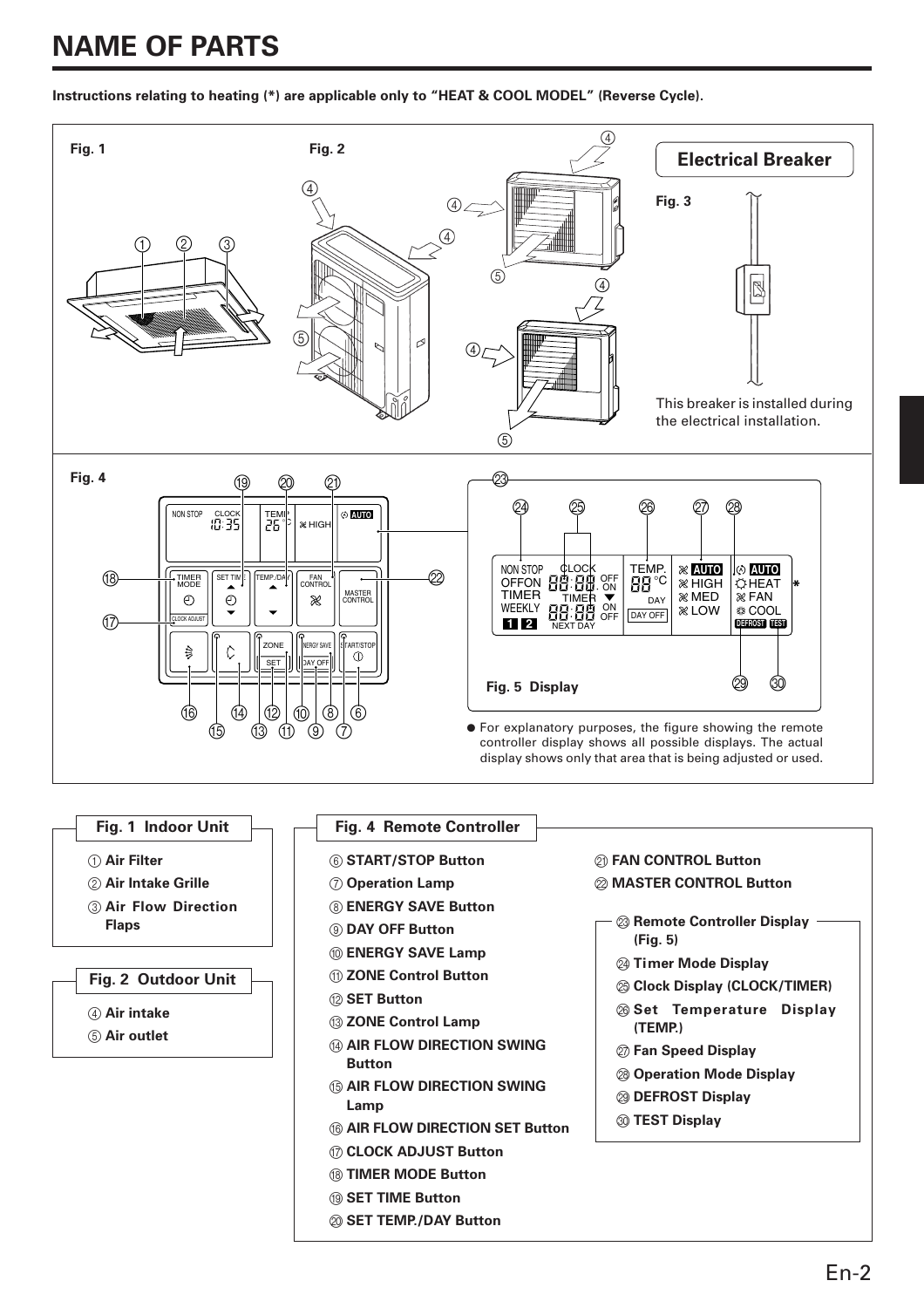# **Set the Current Time and Day**

# **1 Press the CLOCK ADJUST button for more than three seconds.**

# **2 Press the SET TEMP./DAY button and set the day.**

▲: Use to advance the day forward.

▼: Use to turn the day back.

The day is indicated by a code number from 1 to 7, as shown in the table below. Set to the number that corresponds to the current day.

| DAY CODE                                      |  |  |                              |  |
|-----------------------------------------------|--|--|------------------------------|--|
| DAY OF THE WEEK   MON   TUE   WED   THU   FRI |  |  | $\overline{\phantom{a}}$ SAT |  |



# **3 Press the SET TIME button and set the time.**

▲: Use to advance the time forward.

▼: Use to turn the time back.

(Press once to move the time 1 minute; hold down and the time will move 10 minutes at a time.)



# **4 Press the CLOCK ADJUST button again.**

This registers the new day and time values. The day display goes off, and the time display stops flashing.



s.

 $1 \cancel{2}$  3  $\cancel{2}$ 

 $\sim$ ENERGY SAVE

≫

SET TIME TEMP./DAY CONTROL

)<br>tart/stoi<br>①

MASTER CONTROL

DAY



**Example:** Set the time to 9:31.

CLOCK

 $\odot$ 

TIMER MODE

 $\odot$ 

CLOCK AD **UN** 

# **OPERATION**

**Instructions relating to heating (\*) are applicable only to "HEAT & COOL MODEL" (Reverse Cycle).**





The unit will start and the remote controller's operation lamp (green) will light up.

# **2 Press the MASTER CONTROL button to select the desired mode.**



# **To Set the Thermostat**

# **Press the SET TEMP./DAY button to the desired temperature.**

- ▲ **:** Press to raise the thermostat setting.
- ▼ **:** Press to lower the thermostat setting.

### ●**Thermostat setting range:**

- AUTO .................................. 18 to 30 °C
- \* Heating ............................... 16 to 30 °C
	- Cooling ............................... 18 to 30 °C

The thermostat cannot be used to set room temperature during the FAN mode (the temperature will not appear on the remote controller's display).

The thermostat setting should be considered a standard value, and may differ somewhat from the actual room temperature.





**Example:** When set to 26 °C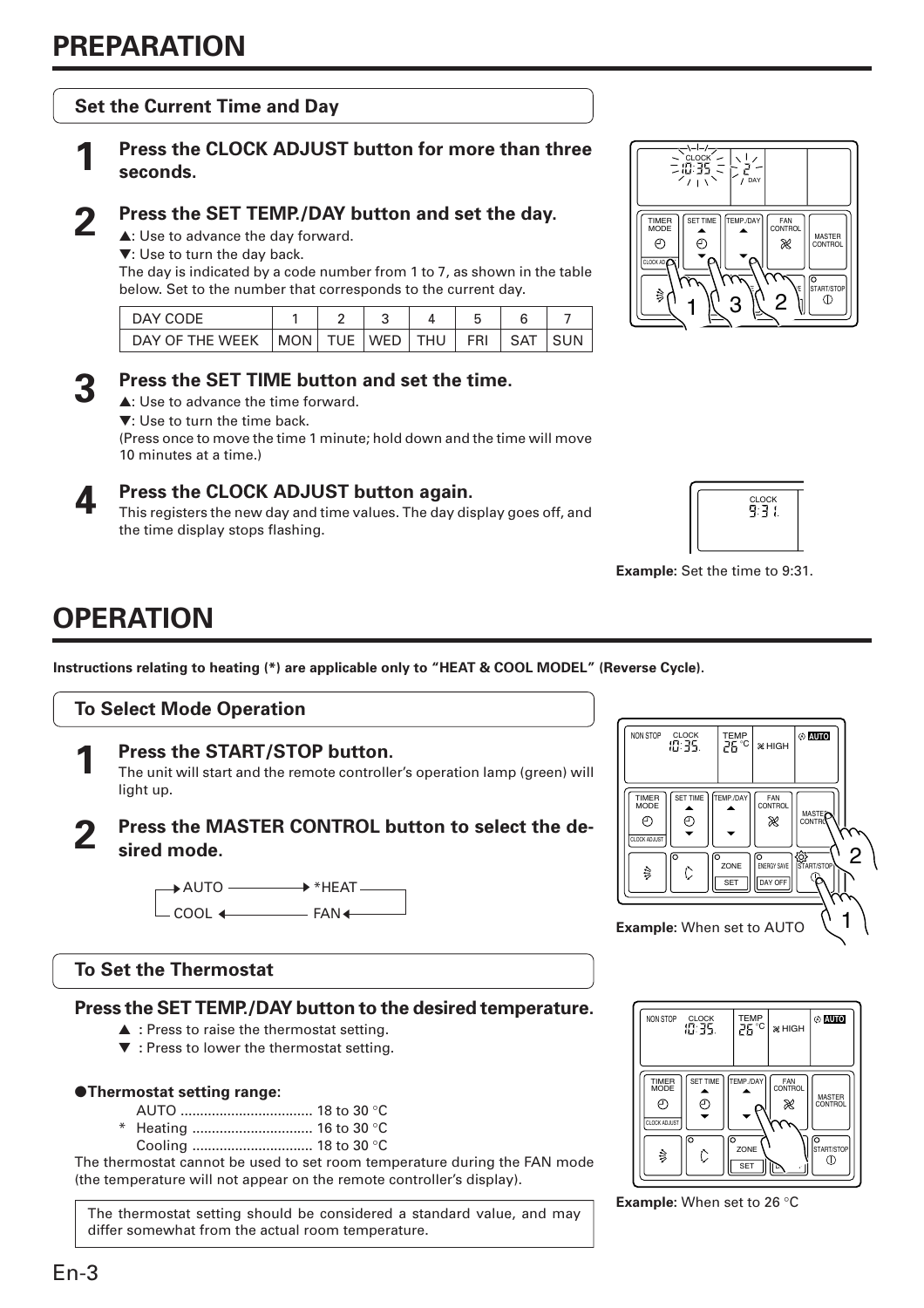# **OPERATION**

**Instructions relating to heating (\*) are applicable only to "HEAT & COOL MODEL" (Reverse Cycle).**

### **To Set the Fan Speed**

## **Press the FAN CONTROL button to select the fan speed.**

 $\overline{\star}$ AUTO  $\longrightarrow$  HIGH  $\longrightarrow$  MED  $\longrightarrow$  LOW

#### **When set to AUTO:**

- **\* Heating :** Fan operates so as to optimally circulate warmed air. However, the fan will operate at very low speed when the temperature of the air issued from the indoor unit is low.
	- **Cooling :** As the room temperature approaches that of the thermostat setting, the fan speed becomes slower.
	- **Fan** : The fan alternately turns on and off; when on, the fan runs at the low fan speed.

The fan will operate at a very low setting during Monitor operation.



### **Press the START/STOP button.**

The remote controller's operation lamp (green) will go out. The display contents disappear and only the current time is displayed.

#### **About Mode Operation**

#### **AUTO:**

#### **COOLING MODEL**

- $\bullet$  When the room temperature is 2 °C higher than the set temperature, the mode will switch between Cooling and Drying.
- During the Drying mode operation, the FAN setting should be switched to LOW for a gently cooling effect during which the fan may temporarily stop rotating.
- If the mode automatically selected by the unit is not satisfactory, see page 3 for instructions on changing the mode setting (COOL, FAN).

### **AUTO (\* AUTO CHANGEOVER):**

**HEAT & COOL MODEL (Reverse cycle)**

- When AUTO CHANGEOVER is selected, the air conditioner selects the appropriate operation mode (Cooling or Heating) according to your room's present temperature.
- When AUTO CHANGEOVER is first selected, the fan will operate at very low speed for about one minute while the unit determines the current conditions of the room and accordingly selects the proper operation mode.
- When the air conditioner has adjusted your room's temperature to near the thermostat setting, it will begin monitor operation. In the monitor operation mode, the fan will operate at low speed. If the room temperature subsequently changes, the air conditioner will once again select the appropriate operation (Heating, Cooling) to adjust the temperature to the value set in the thermostat. (The monitor operation range is  $\pm 2$  °C relative to the thermostat setting.)
- If the mode automatically selected by the unit is not satisfactory, see page 3 for instructions on changing the mode setting (HEAT, COOL, FAN).

#### **\* Heating:**

- Use to warm your room.
- When Heating mode is selected, the air conditioner will operate at very low fan speed for about 3 to 5 minutes, after which it will switch to the selected fan setting. This period of time is provided to allow the indoor unit to warm up before begin full operation.
- When the room temperature is very low, frost may form on the outside unit, and its performance may be reduced. In order to remove such frost, the unit will automatically enter the defrost cycle from time to time. During defrosting (see page 15), the heating mode will be temporarily interrupted. DEFROST will be shown on the remote controller display.

#### **Cooling:**

● Use to cool your room.

### **Fan:**

● Use to circulate the air throughout your room.



**Example:** When set to HIGH



#### **\* During Heating mode:**

Set the thermostat to a temperature setting that is higher than the current room temperature. The Heating mode will not operate if the thermostat is set lower than the actual room temperature.

#### **During Cooling mode:**

Set the thermostat to a temperature setting that is lower than the current room temperature. The Cooling mode will not operate if the thermostat is set higher than the actual room temperature (in Cooling mode, the fan alone will operate).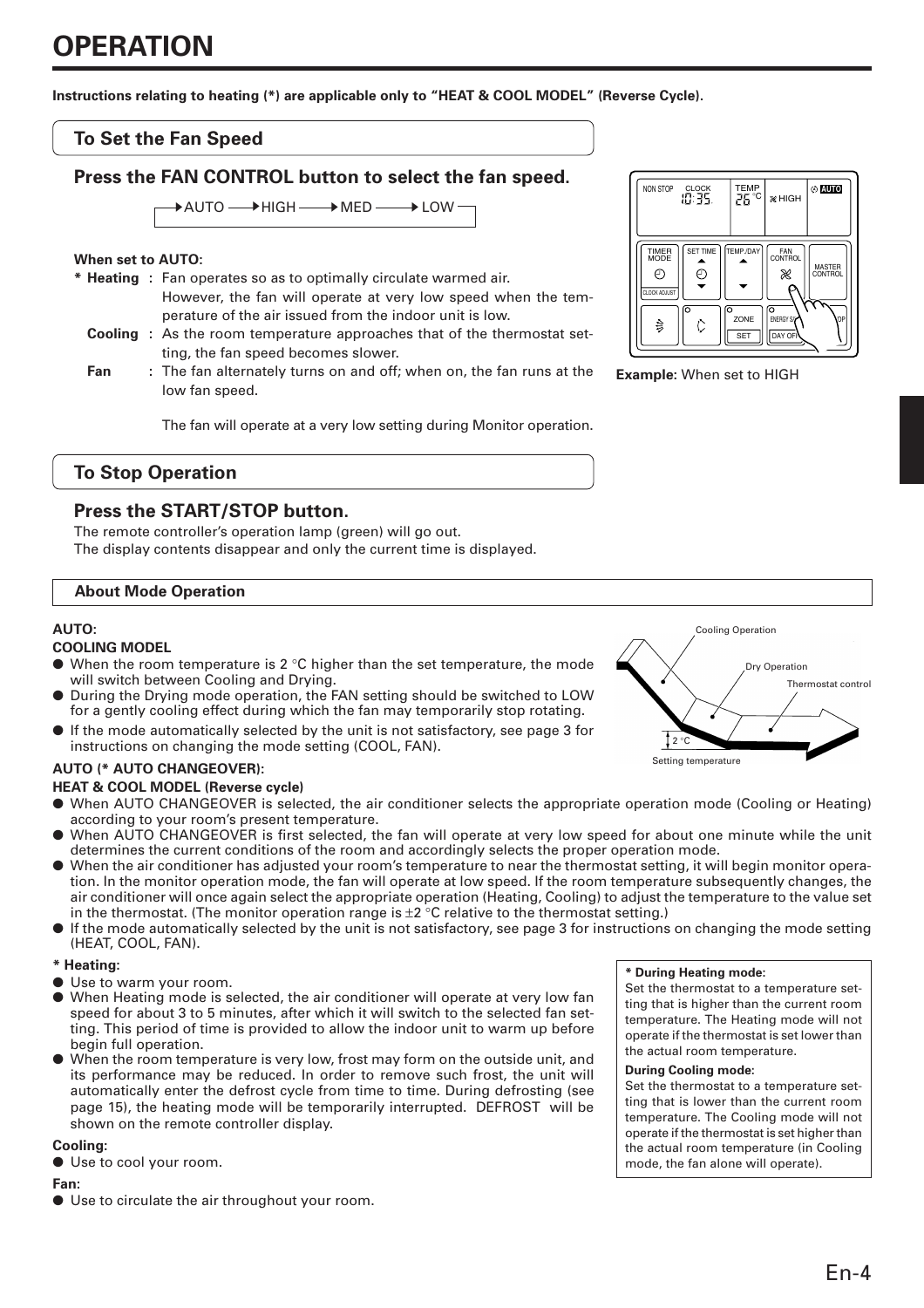# **TIMER OPERATION (OFF TIMER/ON TIMER)**

Before using the timer function, be sure that the remote controller is set to the correct current time and Day. Press the START/STOP button; after the unit starts operation perform the following procedure:

### **OFF Timer / ON Timer**



# **1 Press the TIMER MODE button and display either OFF Timer or ON Timer.**

The timer will start operating. (If you set the ON timer, the air conditioner will stop operating.)

Each time the button is pressed the timer function changes in the following order:

 $\,\blacktriangleright$  NON STOP (RESET)  $\longrightarrow$  OFF  $\longrightarrow$  ON  $\longrightarrow$  WEEKLY  $\blacktriangleright$  Weekly

# **2 Press the SET TIME button and set the timer time.**

▲ **:** Use to advance the time forward.

▼ **:** Use to turn the time back.

(Press once to move the time 1 minute; hold down and the time will move 10 minutes at a time.)

### **To confirm or Change Settings Before Starting Operation**

### ● **To confirm settings**

Press the TIMER MODE button once. (The timer setting information will be displayed for 15 seconds after the TIMER MODE button is pressed.)

### ● **To change settings**

Confirm the settings as noted above, then press the SET TIME button and TIMER MODE button as necessary to change the desired timer setting. (The timer settings will be displayed for 15 seconds after the button is pressed.)

● After confirming or changing the settings, press the START/STOP button to start operation.

**To Change the Timer Setting During Operation**

Operate as noted in step 2.

**To Change the Timer Mode During Operation**

Press the TIMER MODE button and set the unit to the desired mode.





**Example:** Setting the OFF TIMER to 23:35

### **To Cancel the Timer Mode During Timer Operation**

Press the TIMER MODE button and set the display to "NON STOP" (the unit will switch to non-stop operation).

```
To Stop Operation During
Use of Timer Mode
```
Press the START/STOP button.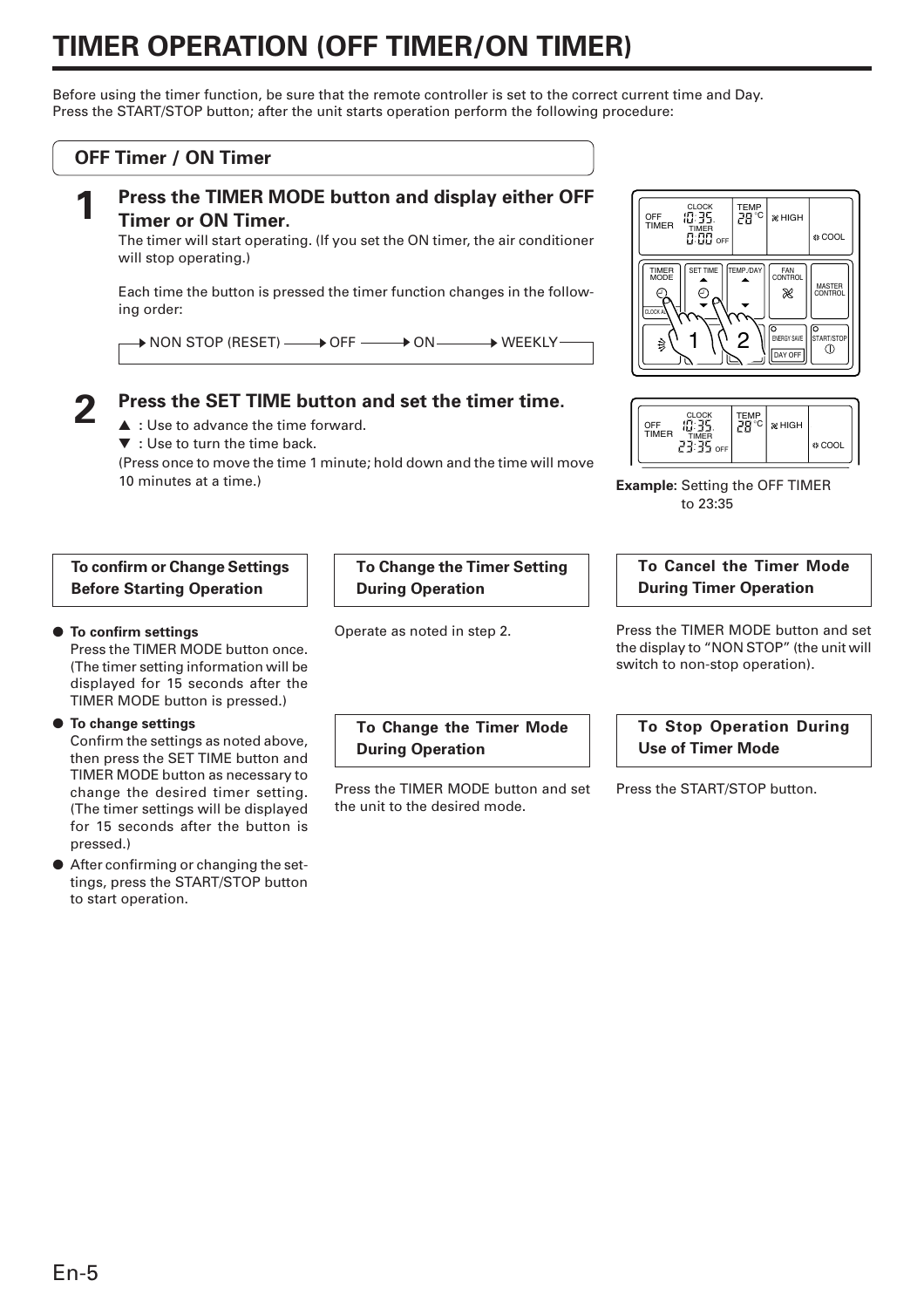# **TIMER OPERATION (WEEKLY TIMER)**

Use the weekly timer to set operating times for each day of the week.

### **Weekly Timer Features**

- **Set different operating times for each day of the week.**
- Set one or two operating spans (one or two ON times and one or two OFF times) per day.
- Set time to a resolution of 5 minutes.
- **OFF time can be carried over to the subsequent day.**
- **Use the "DAY OFF" setting to cancel operation for any day of the coming week (one-time cancellation).**

# **Setting Up the Weekly Timer Operation**

Press the START/STOP button to stop the air conditioner, and then proceed as follows.

## Press the TIMER MODE button so that "WEEKLY" ap**pears on the display.**

The display now shows the current day (by DAY CODE), the first ON and OFF times for the day (the "WEEKLY 1" times), the fan speed, and the operating mode.

The top time value gives the ON time, and the bottom value gives the OFF time.

If either time is not set, the corresponding time display is blank " $-$  ".

## **2 Press the SET TEMP./DAY button to select the day that you want to set up.**

- ▲ : Use to advance the day forward.
- ▼ : Use to turn the day back.

| DAY CODE                                      |  |  |        |  |
|-----------------------------------------------|--|--|--------|--|
| DAY OF THE WEEK   MON   TUE   WED   THU   FRI |  |  | ,SAT I |  |

**3 Hold the SET button down for 3 seconds.**<br>
The "WEEKLY 1" ON time starts flashing, and the fan speed and operating mode displays go off.

# **4 Press the SET TIME button to set the day's first ON time.**

- ▲ : Use to advance the time forward.
- ▼ : Use to turn the time back.

(Press once to move the time 5 minute; hold down and the time will move 10 minutes at a time.)



**5 Press the SET button.**<br>This registers the first ON time setting for the selected day. The ON time display stops flashing, and the "WEEKLY 1" OFF time starts flashing.



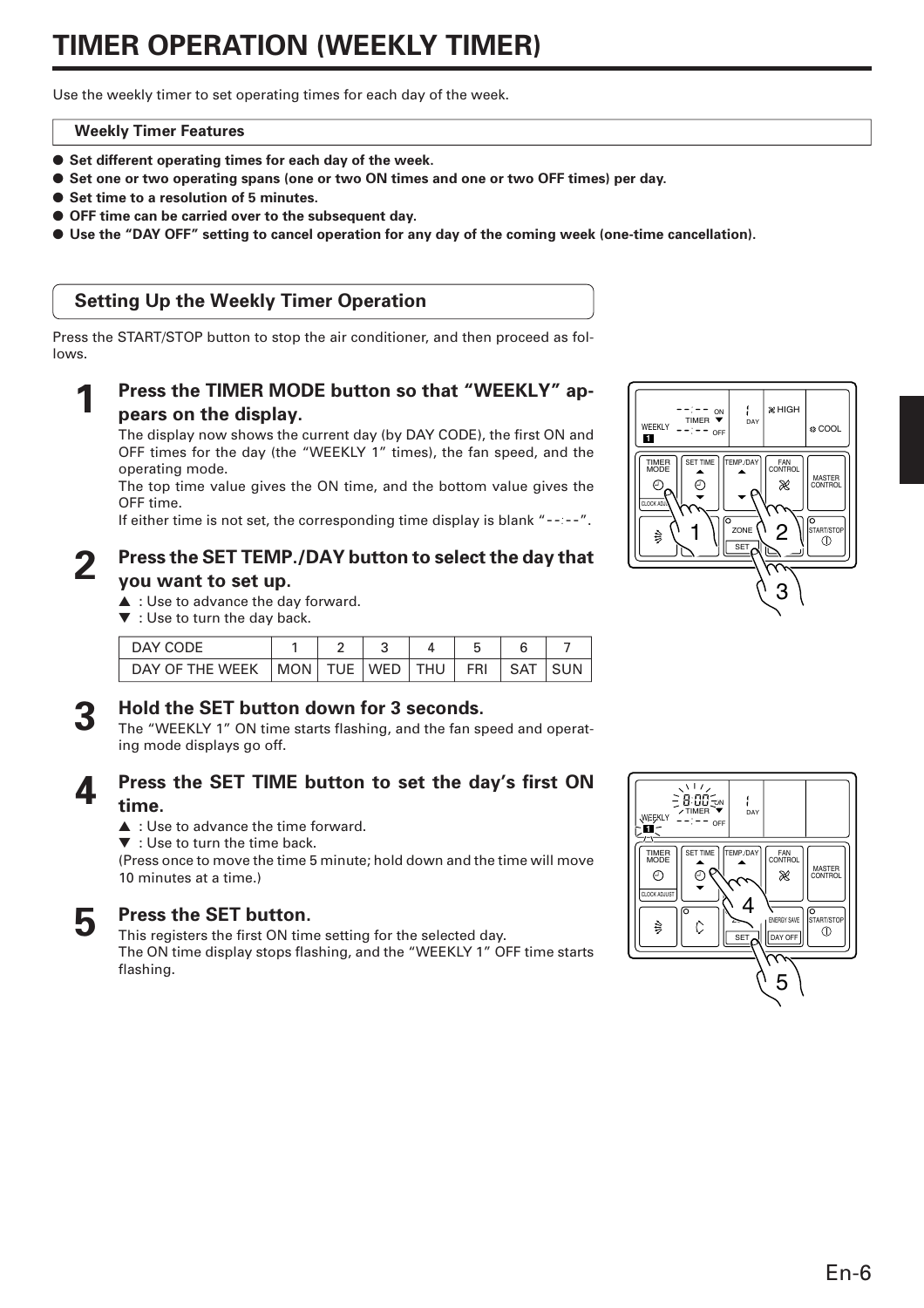# **6 Press the SET TIME button to set the day's first OFF time.**

The earliest OFF time you can set is 5 minutes after the ON time. The latest OFF time is 23:55 on the subsequent day.

# **7 Press the SET button.**

This registers the first OFF time for the day, completing the "WEEKLY 1" settings for that day.

The display switches to "WEEKLY 2", and the day's second ON time begins flashing.

# **8 Repeat the operations described in Steps 4 to 7 to set the second ON and OFF times for the day (the "WEEKLY 2" times).**

When you press the SET button after setting the "WEEKLY 2" OFF time, the system registers the "WEEKLY 2" settings for the day and returns you to the "WEEKLY 1" ON time setup process. (The first ON setting reappears and begins flashing.)

You can review your settings by pressing the SET button. Each press moves you to the next setting, as follows.

|     | → WEEKLY 1 → WEEKLY 1 → WEEKLY 2 → WEEKLY 2 → WEEKLY 2 → |     |     |  |
|-----|----------------------------------------------------------|-----|-----|--|
| ON. | <b>OFF</b>                                               | ON. | OFF |  |

**9 Press the SET TEMP./DAY button to select another day for setup. The repeat steps 4 to 8 above to set the ON and OFF times for that day.**

# **10 When you have finished setting all of the times, hold down the SET button for 3 seconds.**

The WEEKLY display flashes for 3 seconds while the new WEEKLY TIMER settings are registered, and then the clock display reappears.



If the timer is not set, press the SET button with the time display blank "--:--", and perform next operation.



### **NOTES:**

- (1) If no time values are flashing, the clock display will automatically reappear after 15 seconds if no buttons are pressed.
- (2) A flashing time value indicates that the system is in time-setting mode. To return to the clock display you must hold down the SET button for 3 seconds.
- (3) You do not need to set values for both WEEKLY 1 and WEEKLY 2. If you wish, you can set values only for WEEKLY 1 or only for WEEKLY 2.
- (4) The allowable range for the day's time settings is shown below.



(5) If you set the OFF time to occur on the day following the ON time, the NEXT DAY caption appears on the display.

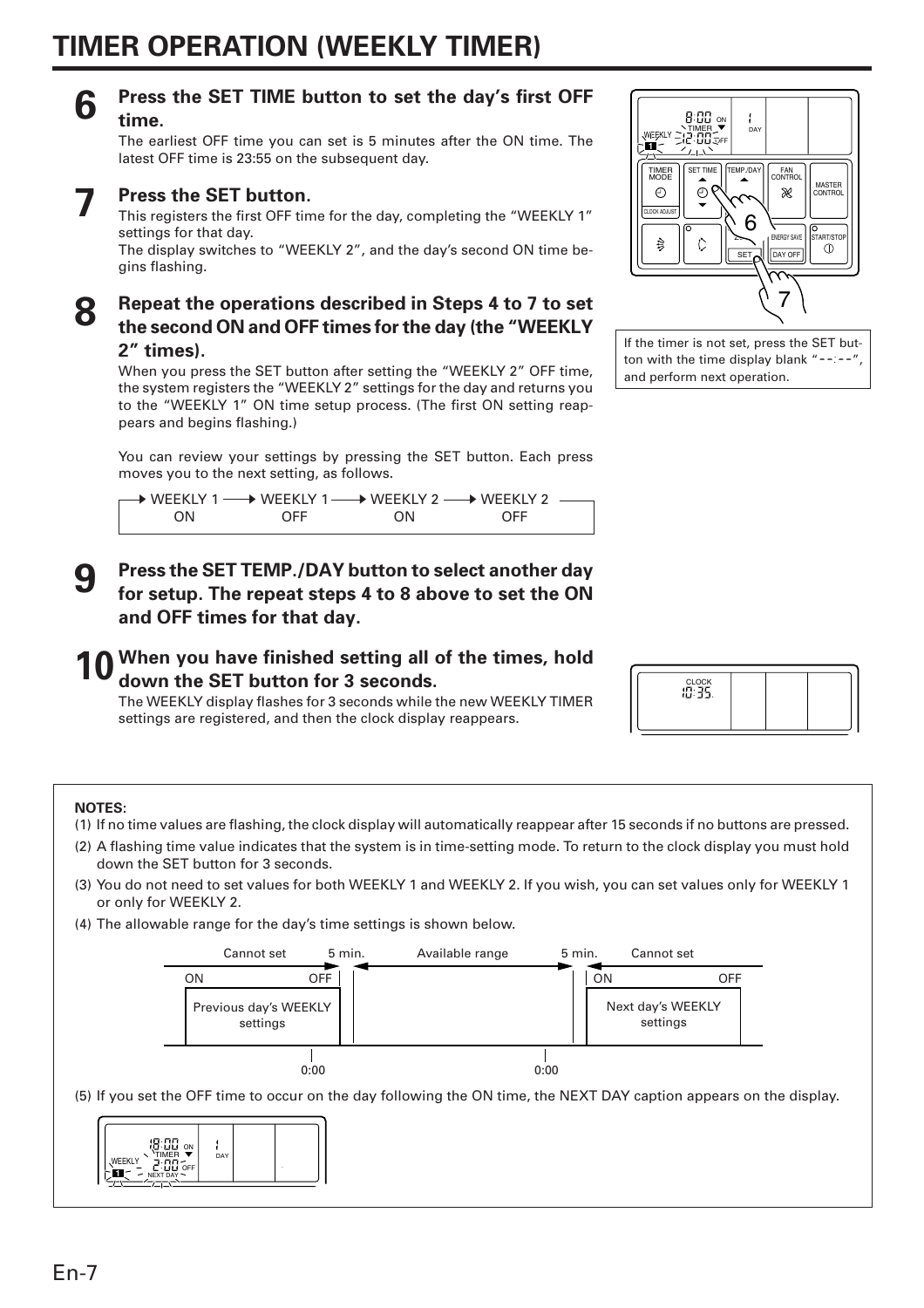# **Starting Weekly Timer Operation**

# **1 Press the TIMER MODE button so that "WEEKLY" appears on the display.**

**2 Press the START/STOP button to start operation.**<br>(This step is not necessary if the air conditioner is already running.)

Weekly timer operation starts, and the operation lamp comes on. (If the current time is between the first or second ON and OFF time settings for the current day, the air conditioner will start. Otherwise the air conditioner will remain off.)

The day display is replaced by the temperature display. The upper time display now shows the current time, and the lower time display shows the next scheduled ON or OFF time.

#### **To Stop Weekly Timer Operation**

● To stop weekly timer while leaving the air conditioner running:

Press the TIMER MODE button to select NONSTOP, OFF TIMER, or ON TIMER.

To stop weekly timer operation and the air conditioner also: Press the START/STOP button.



#### **Reviewing the Time Settings**

Press the START/STOP button to stop the air conditioner, and then proceed as follows.

- 1 Press the TIMER MODE button so that "WEEKLY" appears on the display.
- 2 Press the SET TEMP./DAY button to select the day that you want check.
- 3 Press the SET TIME button (▲ or ▼) to switch between the "WEEKLY 1" or "WEEKLY 2" time displays.

# **Cancelling Selected Time Settings**

Press the START/STOP button to stop the air conditioner, and then proceed as follows.

- **1 Carry out steps 1 to 3 of the "Setting Up the Weekly Timer Operation" procedure to select the day you want to edit.**
- **2 Press the SET button to select the ON time that you want to cancel.**

Be sure to select an ON time (the upper time display).

- **3 Hold down the** ▼ **side of the SET TIME button until the time display becomes blank " ".**
- 

**4 Press the SET button.**<br>The first OFF time setting ("WEEKLY 1" OFF time) is deleted and replaced by a flashing blank pattern " $--"$ .



This completes deletion of the "WEEKLY 1" ON/OFF settings. The second ON time setting ("WEEKLY 2" ON time) appears and flashes. If you wish to delete other time settings, repeat steps 2 through 5.

**6** Once the setting has been canceled, hold down the **SET button for 3 seconds.**

The WEEKLY display flashes briefly, and then the clock display appears.



**Example:** Clearing the "WEEKLY 1" ON/ OFF times for day 4 (Thursday)



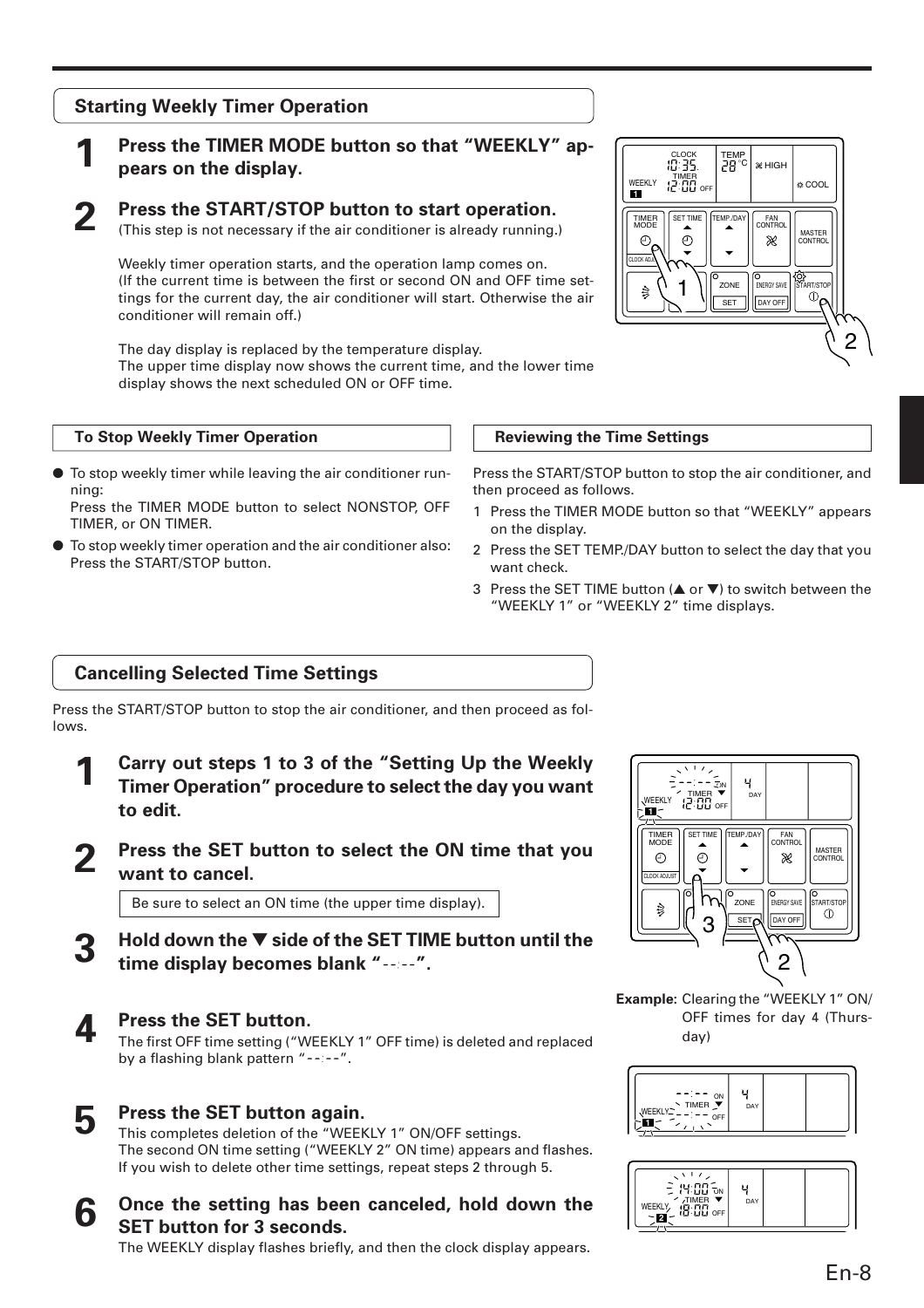# **TIMER OPERATION (WEEKLY TIMER)**



**Example:** Changing the "WEEKLY 2" ON setting for day 5 (Friday) from 14:00 to 15:30



# **3 Press the SET TIME button to change the time setting.**

# **4 Press the SET button.**

lows.

The new setting overwrites the previous setting.

# **5 Once the setting has been canceled, hold down the SET button for 3 seconds.**

The WEEKLY display flashes briefly, and then the clock display appears.

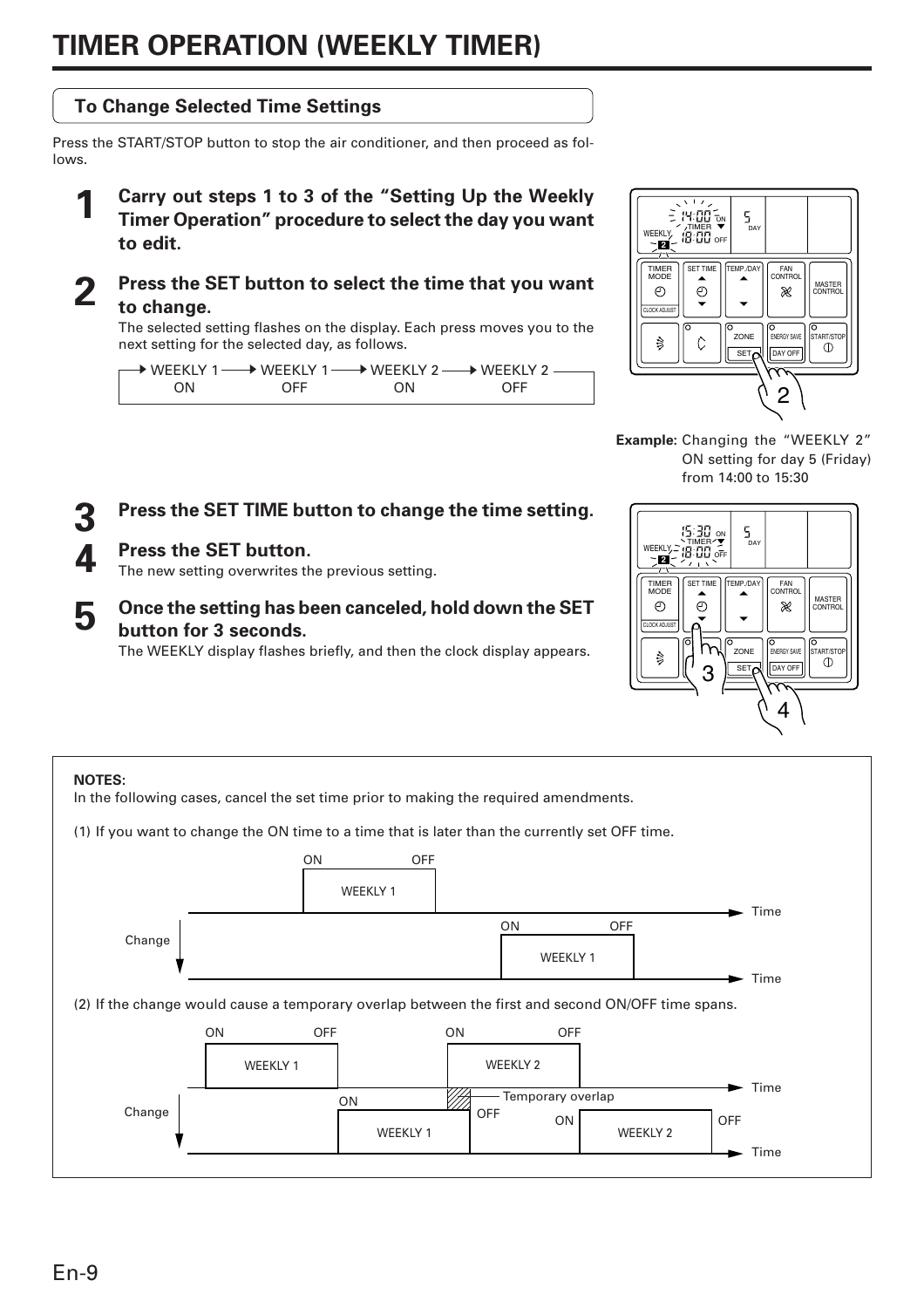#### **About the DAY OFF**

the display.

- Use the DAY OFF setting to switch off timed operation for a selected day in the coming week.
- This is a temporary, one-time setting. The DAY OFF setting is automatically cleared as soon as the specified day passes.

# **Using the DAY OFF Setting**

Press the START/STOP button to stop the air conditioner, and then proceed as follows.

**1 Carry out steps 1 to 2 of the "Setting Up the Weekly Timer Operation" procedure to select the day that you want to set as the DAY OFF.**

 $\odot$  $\odot$ CLOCK ADJUST **2 Press the DAY OFF button.**<br>The DAY OFF setting is registered, and the DAY OFF caption appears on 怠  $\ddot{\circ}$ **SET** 

● To cancel the DAY OFF setting: You can cancel the setting by pressing the DAY OFF button again.



**Example:** To switch off timed operation for day 2 (Tuesday)

#### **NOTES:**

(1) The DAY OFF setting is only available for days for which weekly time settings already exist.

- (2) You can make this setting for any of the next seven days (counting from the current day).
- (3) The DAY OFF setting is effective over the range illustrated below. The Weekly setting for which an ON time has been set is eligible for the day in which the DAY OFF has been set.



### **Precautions during setup**

Setup is not possible in the following cases, so amend the time.

- If you set an ON time while leaving the OFF time setting blank: Nothing will happen when you press the SET button. To proceed, press the SET TIME button and enter an appropriate setting.
- When an attempt is made to set only the OFF time. Nothing will happen when you press the SET TIME button. Press the SET button and amend the entry for the ON time.
- ON and OFF times cannot be set to the same value.
- The OFF time cannot be set earlier than the ON time.
- The WEEKLY 2 settings cannot be set earlier than the WEEKLY 1 settings.
- The WEEKLY 1 and WEEKLY 2 time spans cannot overlap.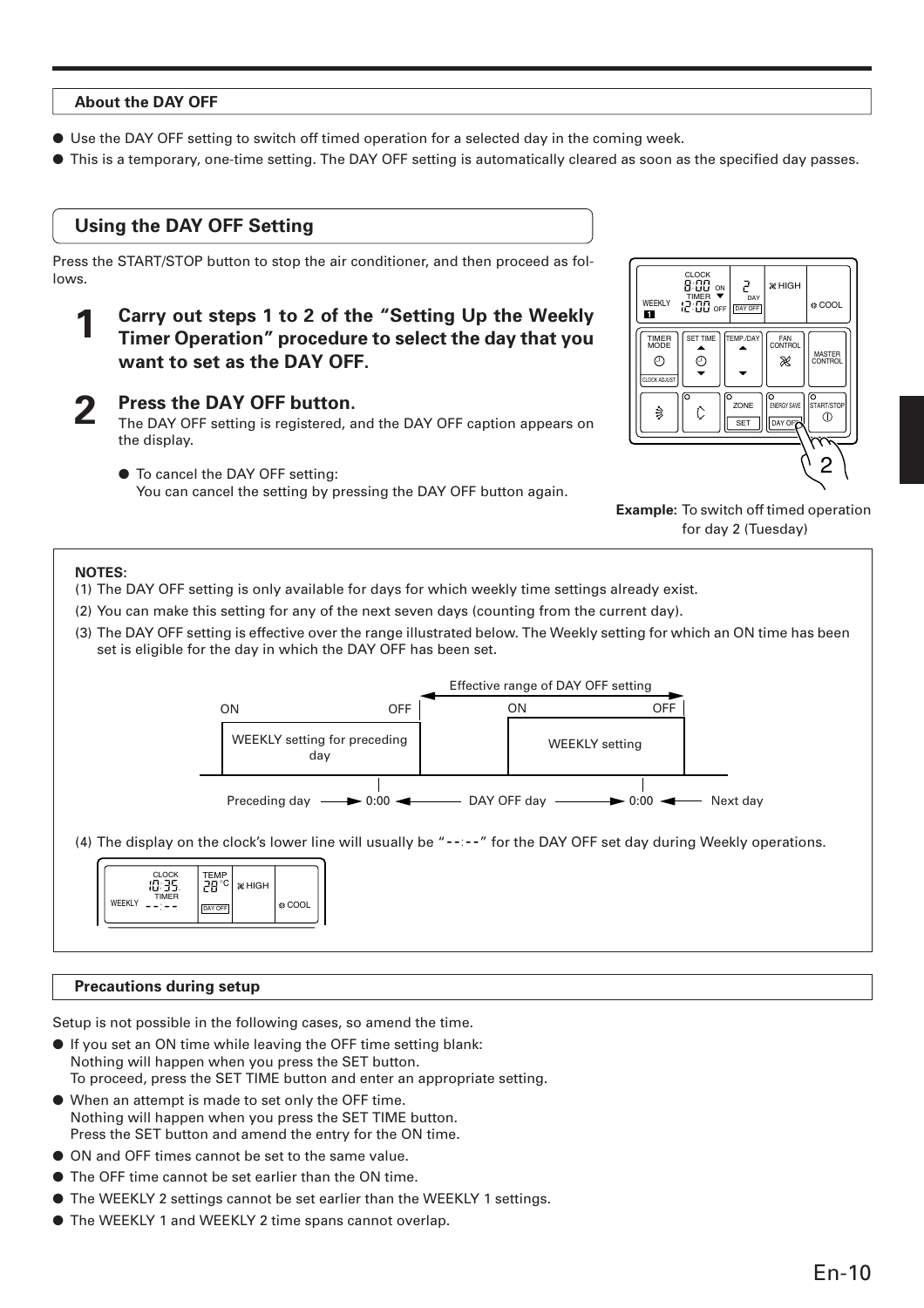# **ENERGY SAVE OPERATION**

**Instructions relating to heating (\*) are applicable only to "HEAT & COOL MODEL" (Reverse Cycle).**

## **To Use the ENERGY SAVE**

### **Press the ENERGY SAVE button.**

The unit will run in the ENERGY SAVE mode.

The ENERGY SAVE lamp (green) will light.

# **To Stop the ENERGY SAVE**

## **Press the ENERGY SAVE button one more time.**

The ENERGY SAVE mode will be turned off.

The ENERGY SAVE lamp goes off, and the unit will return to the former operating conditions.



#### **About the ENERGY SAVE**

- The energy conservation mode (ENERGY SAVE) raises the set temperature slightly in the cooling mode and lowers the set temperature in the heating mode, using a computer program to economically control the operation of the unit.
- If you press the ENERGY SAVE button while the air conditioner is on, it will change to the conservation mode. If you press the ENERGY SAVE button while the unit is in the timer mode (ON timer, WEEKLY timer), the unit will go into the conservation mode when the unit starts with the timer.
- If you turn off the air conditioner while in the conservation mode, the mode will be shut off.
- The temperature set on the remote controller will not change if the energy save mode is used.

#### ■ **\* When Heating**

After the ENERGY SAVE button is pressed, the set temperature will be lowered about 1 °C every 30 minutes. When it has lowered a total of 2 °C, then it will hold that temperature.



After the ENERGY SAVE button is pressed, the set temperature will be raised about 0.5 °C every 30 minutes. When it has gone up a total of 1 °C, then it will hold that temperature.







▲ Set to the **ENERGY SAVE** mode.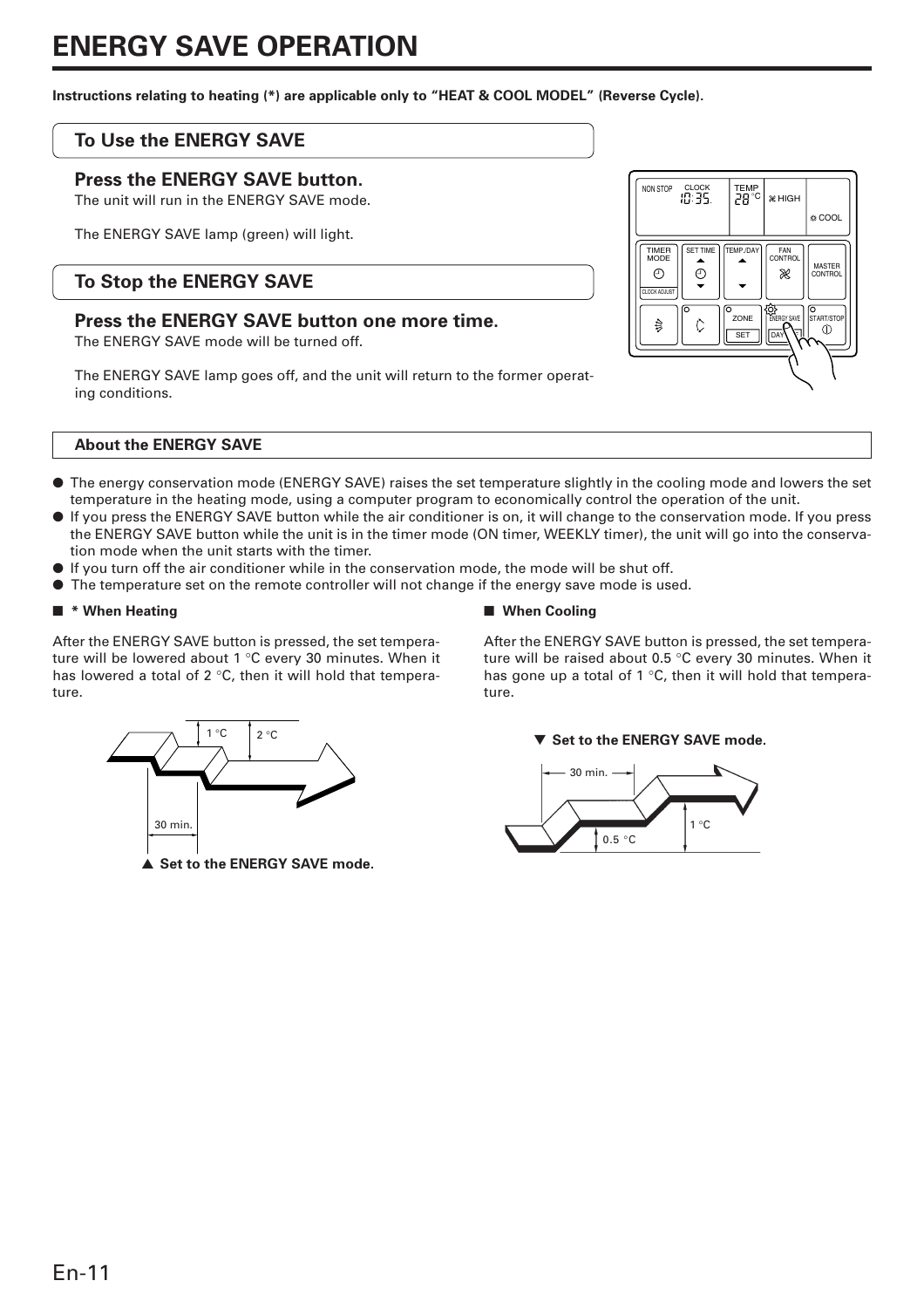# **ADJUSTING THE DIRECTION OF AIR CIRCULATION**

### **Instructions relating to heating (\*) are applicable only to "HEAT & COOL MODEL" (Reverse Cycle).**

Begin air conditioner operation before performing this procedure.

## **Vertical Air Flow Direction Adjustment**

### **Press the AIR FLOW DIRECTION SET button.**

Each time the button is pressed, the air flow direction range will change as follows:

```
(1) \longrightarrow (2) \longrightarrow (3) \longrightarrow (4)
```


The remote controller's display does not change.

- Use the air flow direction adjustments within the ranges shown above.
- The air flow direction is set automatically as shown, in accordance with the type of operation selected.
	- During Cooling mode : Horizontal flow 1
		-
	- \* During Heating mode : Downward flow 4
- During AUTO mode operation, for the first minute after beginning operation, air flow will be horizontal  $\odot$ ; the air flow direction cannot be adjusted during this period.



- Always use the remote controller's AIR FLOW DIRECTION SET button to adjust the UP/DOWN air flow direction flaps. Attempting to move them manually could result in improper operation; in this case, stop operation and restart. The flaps should begin to operate properly again.
- When used in a room with infants, children, elderly or sick persons, the air flow direction and room temperature should be considered carefully when making settings.

# **SWING OPERATION**

Begin air conditioner operation before performing this procedure.

# **To Select SWING Operation**

# **Press the AIR FLOW DIRECTION SWING button.**

The AIR FLOW DIRECTION SWING lamp (orange) will light. In this mode, the UP/DOWN air flow direction flaps will swing automatically to direct the air flow both up and down.

# **To Stop SWING Operation**

# **Press the AIR FLOW DIRECTION SWING button once again.**

The AIR FLOW DIRECTION SWING lamp will go out. Air flow direction will return to the setting before swing was begun.

### **About Swing Operation**

● The range of swing is relative to the currently set air flow direction.

| Air flow direction set | <b>Range of swing</b> |
|------------------------|-----------------------|
|                        | $(1)$ to $(3)$        |
| $(2)$ , $(3)$          | $(2)$ to $(4)$        |
| 4                      | ① to 4 (All range)    |

- If the swing range is not as desired, use the remote controller's AIR FLOW DIRECTION SET button to change the range of swing.
- The SWING operation may stop temporarily when the air conditioner's fan is not operating, or when operating at very low speeds.

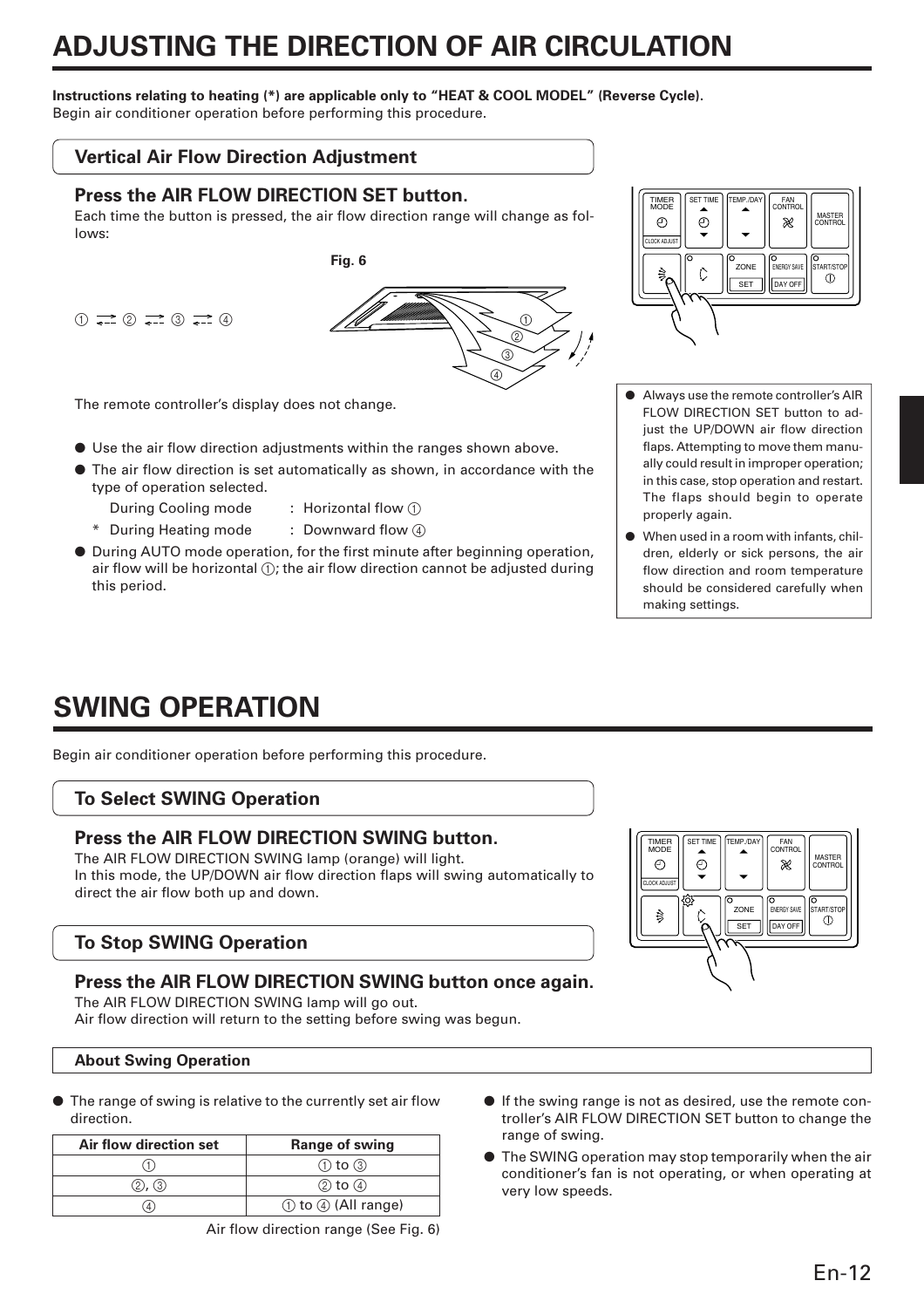# **CLEANING AND CARE**



- Before cleaning the unit, be sure to stop the unit and disconnect the power supply.
- Turn off the electrical breaker.
- A fan operates at high speed inside the unit, and personal injury could result.

## **Cleaning the Air Filter**

- **1. Push the intake grille pushbuttons (two places).**
- **2. Open the intake grille.**



**3. Hold down the hook at A and pull the filter out.**



When reinstalling the filter, be sure that the hooks at A and B engage correctly into place.



### **4. Clean the air filters.**

Remove the dust from the air filters by vacuuming or washing them. After washing, allow the air filters to dry thoroughly in an area protected from sunlight.

- Dust can be cleaned from the air filter either with a vacuum cleaner, or by washing the filter in a solution of mild detergent and warm water. If you wash the filter, be sure to allow it to dry thoroughly in a shady place before reinstalling.
- If dirt is allowed to accumulate on the air filter, air flow will be reduced, lowering operating efficiency and increasing noise.
- During periods of normal use, the air filters should be cleaned every two months.

- When used for extended periods, the unit may accumulate dirt inside, reducing its performance. We recommend that the unit be inspected regularly, in addition to your own cleaning and care. For more information, consult authorized service personnel.
- $\bullet$  When cleaning the unit's body, do not use water hotter than 40 °C, harsh abrasive cleansers, or volatile agents like benzene or thinner.
- Do not expose the unit body to liquid insecticides or hairsprays.
- If the unit will not be operated for a period of one month or more, be sure to allow the inner parts of the unit to dry thoroughly, in advance, by operating the unit in fan mode for half a day.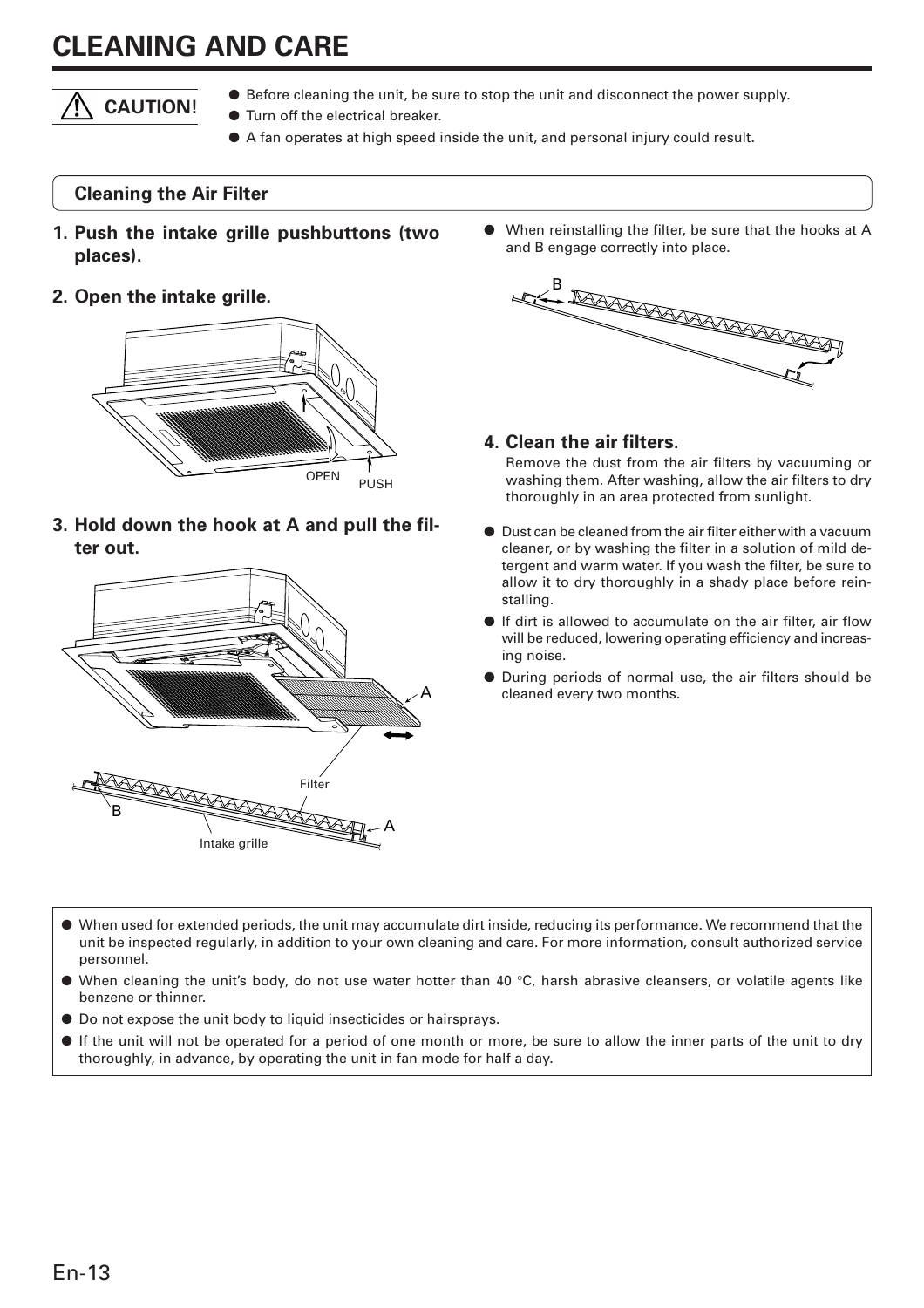# **ERRORS AND SELF DIAGNOSIS**



If there is a problem with the air conditioner, it will stop running and "EE: EE" will be displayed instead of the clock.

- **(1) If the operation lamp is on then press the START/ STOP button to turn it off.**
- **(2) Press the SET TIME (**▼**) and the SET TEMP./DAY (**▼**) buttons at the same time for more than three seconds to start the self diagnosis check.**

**An error code will be displayed in the clock display area.**

**(3) Press the SET TIME (**▼**) and the SET TEMP./DAY (**▼**) buttons again for more than three seconds to end the self diagnosis check.**

| <b>Error Code</b> | Error contents                                                                      |
|-------------------|-------------------------------------------------------------------------------------|
| E:00              | <b>Communication error</b><br>(indoor unit $\longleftrightarrow$ remote controller) |
| E:0 1             | Communication error<br>(indoor unit + boutdoor unit)                                |
| EHP               | Room temperature sensor open                                                        |
| 203               | Room temperature sensor shortcircuited                                              |
| EIH               | Indoor heat exchanger temperature<br>sensor open                                    |
| E:05              | Indoor heat exchanger temperature<br>sensor shortcircuited                          |
| 295               | Outdoor heat exchanger temperature<br>sensor open                                   |
| E:O7              | Outdoor heat exchanger temperature<br>sensor shortcircuited                         |
| FIH               | Power source connection error                                                       |
| 5:09              | Float switch operated                                                               |
| E:OR              | Outdoor temperature sensor open                                                     |
| E:05              | Outdoor temperature sensor shortcircuited                                           |
| EII               | Discharge pipe temperature sensor open                                              |
| E:03              | Discharge pipe temperature sensor<br>shortcircuited                                 |
| EÆ                | Outdoor high pressure abnormal                                                      |
| 白蛋                | Discharge pipe temperature abnormal                                                 |
| E: 11             | Model abnormal                                                                      |
| 2:12              | Indoor fan abnormal                                                                 |
| E: E              | Outdoor signal abnormal                                                             |
| 돈 14              | Outdoor EEPROM abnormal                                                             |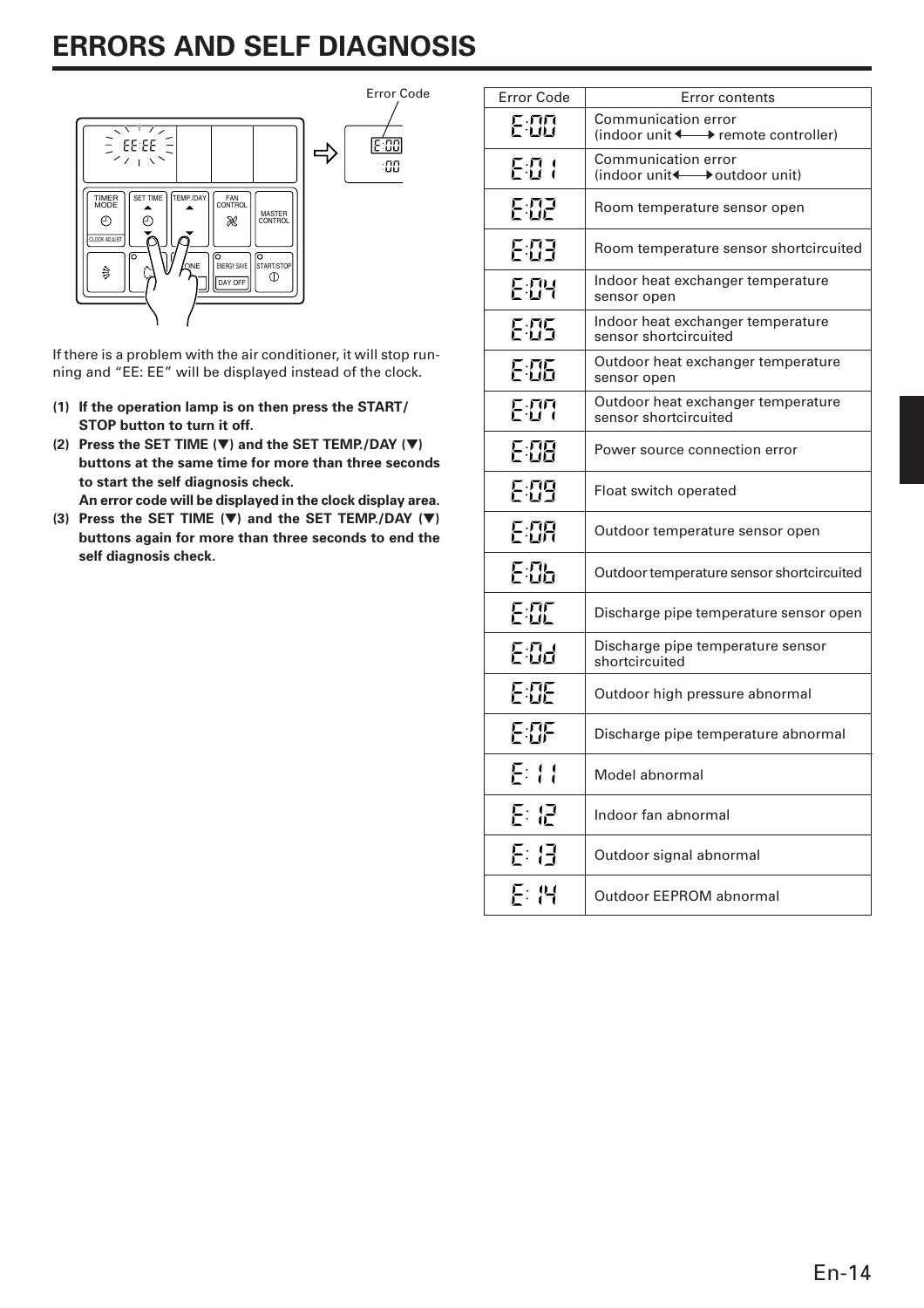#### **Instructions relating to heating (\*) are applicable only to "HEAT & COOL MODEL" (Reverse Cycle).**

Please read and understand the following details regarding this air conditioner.

### **Operation and Performance**

#### **\* Heating Performance**

- This air conditioner uses a heat pump which absorbs heat from outside air and brings it indoors. As a result, its heating performance is reduced as the temperature of outside air drops. If you find that insufficient room heat is produced, we recommend that you use the air conditioner together with other heating appliances.
- Heat-pump type air conditioners use warm-air recirculation to warm your entire room. As a result, some time will be required after starting operation until your entire room becomes warm.

#### **\* When Indoor and Outdoor Temperatures are High**

When both indoor and outdoor temperatures are high during use of the heating mode, the outdoor unit's fan may stop at times.

# **AUTO Restart**

#### **In Event of Power Interruption**

Should the power supply to the air conditioner be interrupted by a power failure, the air conditioner will restart automatically in the previously selected mode once the power is restored.

# **Temperature and Humidity Range**

Permissible ranges of temperature and humidity are as follows:

| Cooling<br>Operation   | Outdoor temperature:<br>About 0 °C to 43 °C                                                                                                                    |                                                |  |  |  |
|------------------------|----------------------------------------------------------------------------------------------------------------------------------------------------------------|------------------------------------------------|--|--|--|
|                        | Indoor temperature:<br>About 18 $\degree$ C to 32 $\degree$ C                                                                                                  |                                                |  |  |  |
|                        | Indoor humidity:<br>Below approximately 80 %. If the air<br>conditioner is used continuously for<br>many hours, water may condense<br>on the surface and drip. |                                                |  |  |  |
| * Heating<br>Operation | AUY36T<br>AUY45T                                                                                                                                               | Outdoor temperature:<br>About $-8$ °C to 21 °C |  |  |  |
|                        | AUY25T                                                                                                                                                         | Outdoor temperature:<br>About $-5$ °C to 21 °C |  |  |  |
|                        | Indoor temperature:<br>About below 30 °C                                                                                                                       |                                                |  |  |  |

#### **\* Microcomputer-controlled Automatic Defrosting**

When the outside temperature is low and the humidity high, frost will collect on the outside unit, reducing heater efficiency. When this happens, the computer will automatically start the defrost cycle. During the defrost cycle, the indoor fan will shutdown and DEFROST will be displayed on the remote controller. It will take anywhere from 4 to 15 minutes before the air conditioner starts up again.

#### **Low Ambient Cooling**

When the outdoor temperature drops, the outdoor unit's fans may switch to Low Speed, or one of the fans may stop intermittently.

● Use of other electrical appliances (electric shaver, etc.) or nearby use of a wireless radio transmitter may cause the air conditioner to malfunction. In this event, temporarily turn off the circuit breaker turn it on again and then use the remote controller to resume operation.

If the unit is used under higher temperature conditions than those noted here, the automatic protection circuit may operate, interrupting the operation. If the unit is used under lower temperature conditions than those noted here, the heat exchanger may freeze, causing water leakage or other malfunction.

● Do not use the air conditioner for any purpose other than room cooling, room heating, or fan.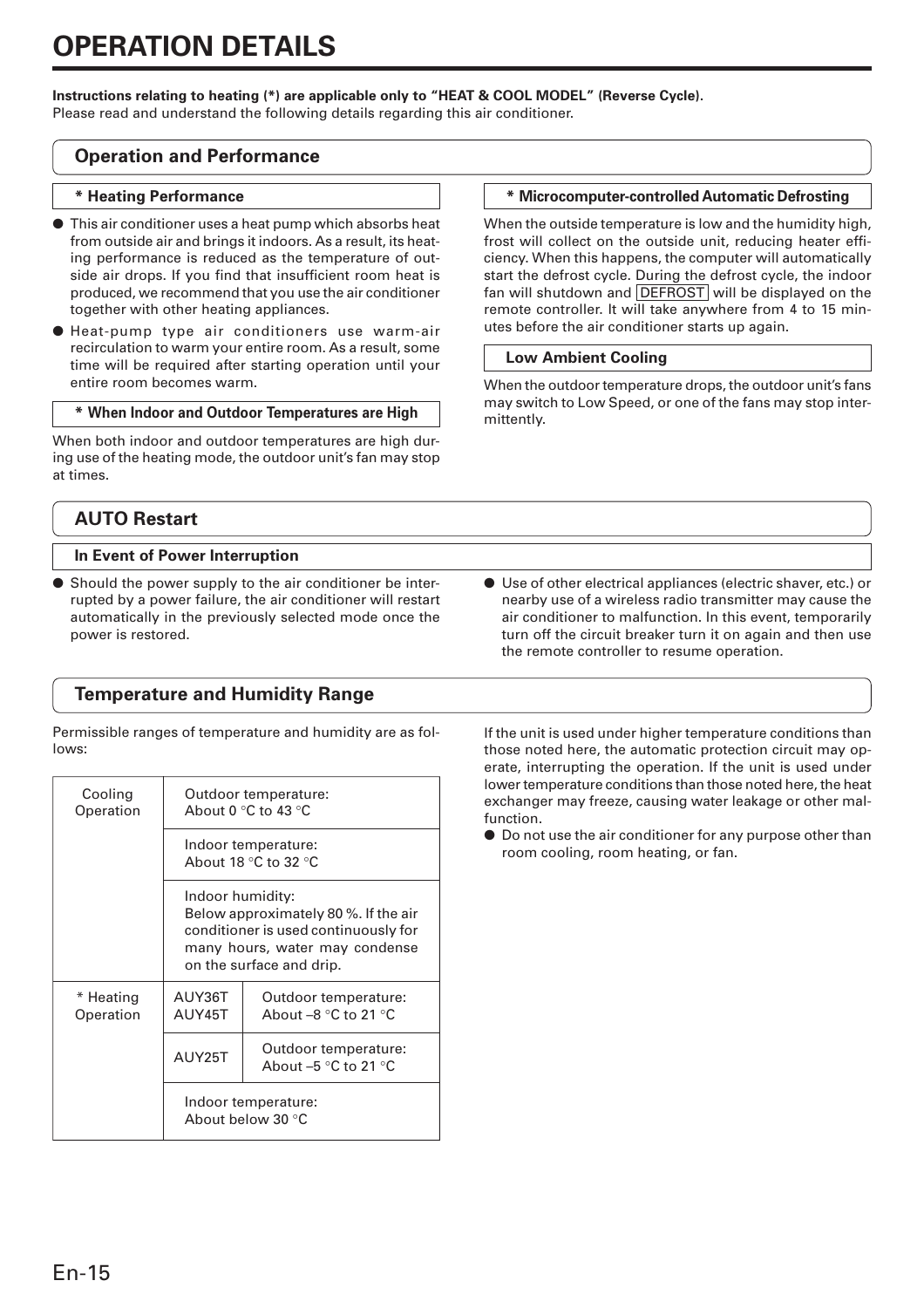# **SYSTEM OPERATION**

#### **<Control Several Units with just one Remote Controller>**

One remote controller can control up to 16 air conditioners. All the air conditioners can be operated with the same setting. Remote **Figure 1** Unit No.1 Unit No.2 Unit No.16 controller **Outdoor** unit Indoor unit

# **To Use the ZONE CONTROL**

When the ZONE control button is pressed while multiple air conditioners are being centralized controlled, only the preset air conditioners stop.

# **Press the ZONE control button.**

Preset units will stop.

The ZONE lamp (green) will light.

## **To Stop the ZONE CONTROL**

### **Press the ZONE control button one more time.**

Those units that were stopped will start again.

The ZONE lamp will go out.

**WARNING!**

# **TROUBLESHOOTING**

### **Instructions relating to heating (\*) are applicable only to "HEAT & COOL MODEL" (Reverse Cycle).**

In the event of a malfunction (burning smell, etc.), immediately stop operation, turn off the electrical breaker, and consult authorized service personnel.

Merely turning off the unit's power switch will not completely disconnect the unit from the power source. Always be sure to turn off the electrical breaker to ensure that power is completely off.

|  | Before requesting service, perform the following checks: |  |  |  |  |  |
|--|----------------------------------------------------------|--|--|--|--|--|
|--|----------------------------------------------------------|--|--|--|--|--|

|                                  | Symptom                           | <b>Problem</b>                                                                                                                                                                                                                                                                                                                                                                                                                             | ∣See Page∣ |
|----------------------------------|-----------------------------------|--------------------------------------------------------------------------------------------------------------------------------------------------------------------------------------------------------------------------------------------------------------------------------------------------------------------------------------------------------------------------------------------------------------------------------------------|------------|
| <b>NORMAL</b><br><b>FUNCTION</b> | Doesn't operate immedi-<br>ately: | • If the unit is stopped and then immediately started again, the com-<br>pressor will not operate for about 3 minutes, in order to prevent<br>fuse blowouts.<br>• Whenever the electrical breaker is turned off then on again, the<br>protection circuit will operate for about 3 minutes, preventing unit<br>operation during that period.                                                                                                |            |
|                                  | Noise is heard:                   | • During operation and immediately after stopping the unit, the<br>sound of water flowing in the air conditioner's piping may be<br>heard. Also, noise may be particularly noticeable for about 2 to 3<br>minutes after starting operation (sound of coolant flowing).<br>• During operation, a slight squeaking sound may be heard. This is<br>the result of minute expansion and contraction of the panel due<br>to temperature changes. |            |
|                                  |                                   | *• During Heating operation, a sizzling sound may be heard occa-<br>sional. This sound is produced by the Automatic Defrosting op-<br>eration.                                                                                                                                                                                                                                                                                             | 15         |

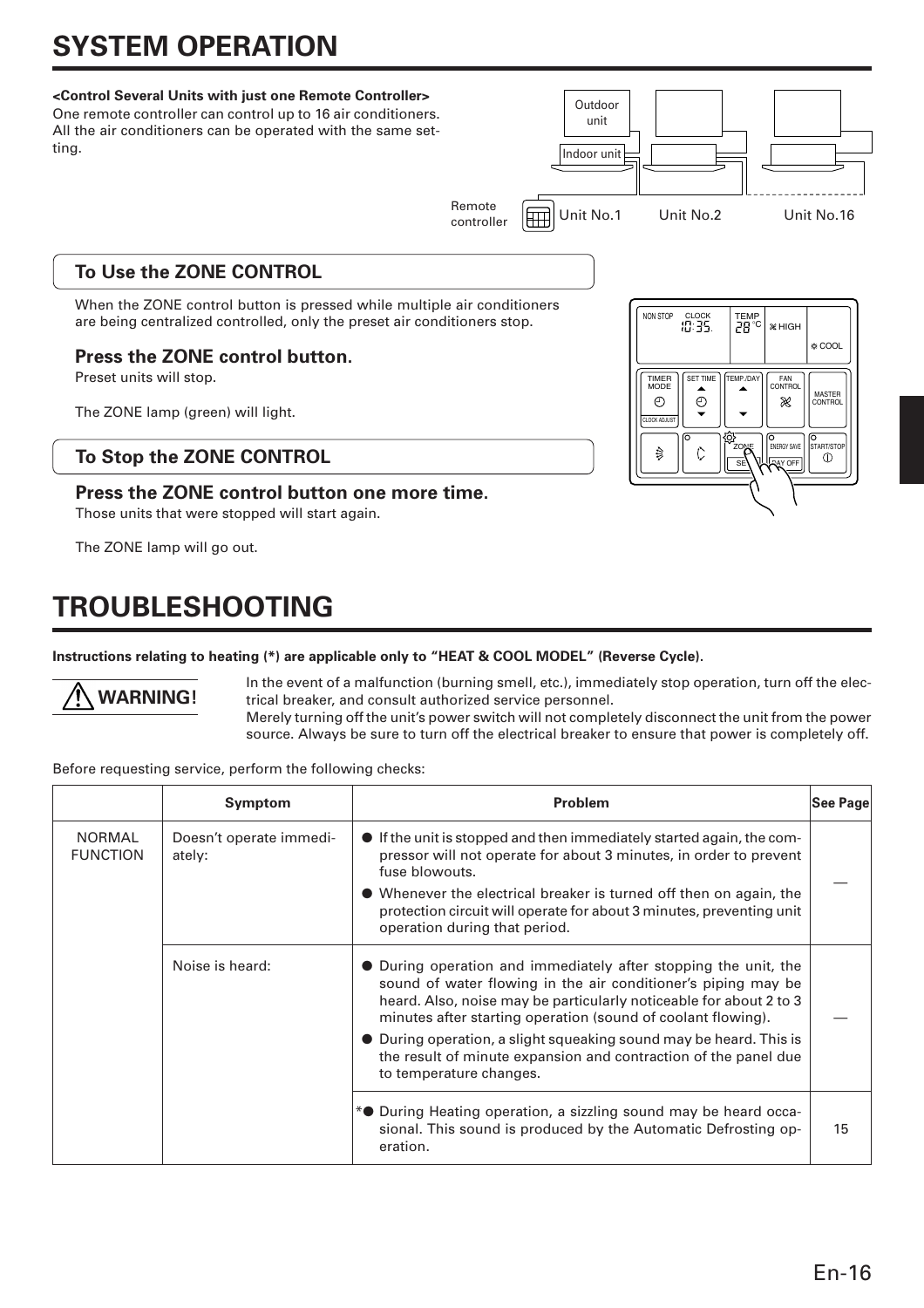# **TROUBLESHOOTING**

|  |  | Instructions relating to heating (*) are applicable only to "HEAT & COOL MODEL" (Reverse Cycle). |
|--|--|--------------------------------------------------------------------------------------------------|
|  |  |                                                                                                  |

|                                  | Symptom                                     | Problem                                                                                                                                                                                                                                                                                                                                                                                                         | See Page |
|----------------------------------|---------------------------------------------|-----------------------------------------------------------------------------------------------------------------------------------------------------------------------------------------------------------------------------------------------------------------------------------------------------------------------------------------------------------------------------------------------------------------|----------|
| <b>NORMAL</b><br><b>FUNCTION</b> | Smells:                                     | • Some smell may be emitted from the indoor unit. This smell is<br>the result of room smells (furniture, tobacco, etc.) which have<br>been taken into the air conditioner.                                                                                                                                                                                                                                      |          |
|                                  | Mist or steam are<br>emitted:               | • During Cooling, a thin mist may be seen emitted from the indoor<br>unit. This results from the sudden Cooling of room air by the air<br>emitted from the air conditioner, resulting in condensation and<br>misting.                                                                                                                                                                                           |          |
|                                  |                                             | * <sup>•</sup> During Heating operation, the outdoor unit's fan may stop, and<br>steam may be seen rising from the unit. This is due to Automatic<br>Defrosting operation.                                                                                                                                                                                                                                      | 15       |
|                                  | Air flow is weak or stops:                  | * <sup>•</sup> When Heating operation is started, fan speed is temporarily very<br>low, to allow internal parts to warm up.<br>* <sup>•</sup> During Heating operation, if the room temperature rises above<br>the thermostat setting, the outdoor unit will stop, and the indoor<br>unit will operate at very low fan speed. If you wish to warm the<br>room further, set the thermostat for a higher setting. |          |
|                                  |                                             | * <sup>•</sup> During Heating operation, the unit will temporarily stop opera-<br>tion (between 2 and 16 minutes) as the Automatic Defrosting mode<br>operates. During Automatic Defrosting operation, DEFROST will<br>be shown on the remote controller display.                                                                                                                                               | 15       |
|                                  |                                             | • The fan may operate at very low speed when the unit is monitor-<br>ing the room's temperature.                                                                                                                                                                                                                                                                                                                | 4        |
|                                  |                                             | In the monitor AUTO operation, the fan will operate at very low<br>speed.                                                                                                                                                                                                                                                                                                                                       | 4        |
|                                  | Water is produced from<br>the outdoor unit: | * <sup>•</sup> During Heating operation, water may be produced from the out-<br>door unit due to Automatic Defrosting operation.                                                                                                                                                                                                                                                                                | 15       |

|                                                             | Symptom                                    | <b>Items to check</b>                                                                                                                                                                                                                                                                                                                                                                                                                                                                                          | See Page |  |  |
|-------------------------------------------------------------|--------------------------------------------|----------------------------------------------------------------------------------------------------------------------------------------------------------------------------------------------------------------------------------------------------------------------------------------------------------------------------------------------------------------------------------------------------------------------------------------------------------------------------------------------------------------|----------|--|--|
| <b>CHECK ONCE</b><br>Doesn't operate at all:<br><b>MORE</b> |                                            | ● Has there been a power failure?<br>● Has a fuse blown out, or a circuit breaker been tripped?                                                                                                                                                                                                                                                                                                                                                                                                                |          |  |  |
|                                                             |                                            | $\bullet$ is the timer operating?                                                                                                                                                                                                                                                                                                                                                                                                                                                                              | 5        |  |  |
|                                                             | Poor Cooling (or *Heating)<br>performance: | $\bullet$ is the air filter dirty?<br>• Are the air conditioner's intake grille or outlet port blocked?<br>• Did you adjust the room temperature settings (thermostat) cor-<br>rectly?<br>• Is there a window or door open?<br>$\bullet$ In the case of Cooling operation, is a window allowing bright sun-<br>light to enter? (Close the curtains.)<br>$\bullet$ In the case of Cooling operation, are there heating apparatus and<br>computers inside the room, or are there too many people in the<br>room? |          |  |  |

If the problem persists after performing these checks, or if you notice burning smells, stop operation immediately, turn off the electrical breaker, and consult with authorized service personnel.